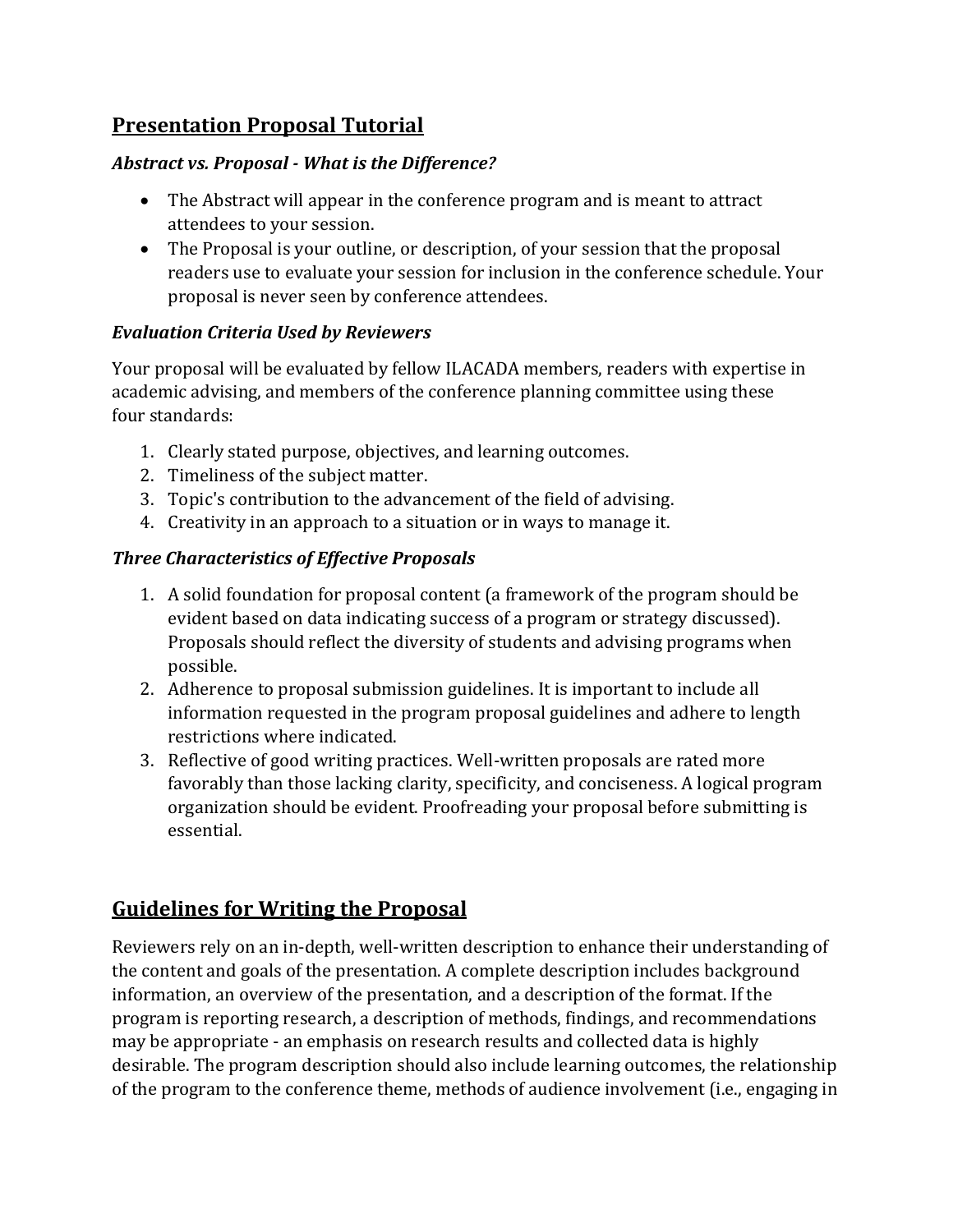discussion, sharing effective practices, analyzing a case study), and the familiarity and background of the presenters with the subject matter of the program.

If appropriate, an effective proposal description:

- Mentions relevant theories and research.
- Includes an outline of the presentation.
- Describes intended learning outcomes for participants.

### *Examples of Well-Written Proposals*

## **Why Do I Have to Take This Class??!**

Historically, students often attended liberal arts colleges for the love of learning, the hope of self-discernment, and the broadening of intellectual thought. Schools established their mission and goals around these concepts promising to expose students to a breadth and depth of knowledge within disciplines and the processes of higher order thinking. Today the majority of students attend our schools with the primary purpose of completing a degree in order to obtain a better job. The shifting viewpoint of students seeing higher education as a means to an end versus the traditional journey of life-long learning has resulted in a loss of connection between students and institutions mission and goals. Often the larger context of the institution's purpose and reason for existence is not present in the students understanding or if so, not rated as important in their educational choices.

When the student embarks on the educational experience itself, it can be seen as disjointed and fragmented. The general education programs that are seen as central to the curriculum in delivering the "breadth of education" so important to liberal arts institutions, are often viewed by students as strange requirements to get out of the way before they begin their "real learning" within their chosen major. The co-curricular program is another aspect that can appear to have little overall coherence or more importantly, relevance to their chosen degree.

Therefore, what often results are fragments of knowledge that orbit around the student experience with little relationship to one another, their major, or their overall education plan.

In an effort to better integrate the institution's mission, Institutional Goals for Graduates (IGG), degree plans, and cocurricular involvement; the division of Student Life and Learning began to research educational planning documents and tools used at other institutions. During the review we found many fine examples connecting the curricular and cocurricular, but they did not address institutional mission and goals which was one of our priorities. Building upon what was learned during the research process, the institution began designing an academic advising tool called the Comprehensive Education Plan (CEP) that would help students think about and understand how our mission and goals provide a basis for and interact with their overall educational experience as a student.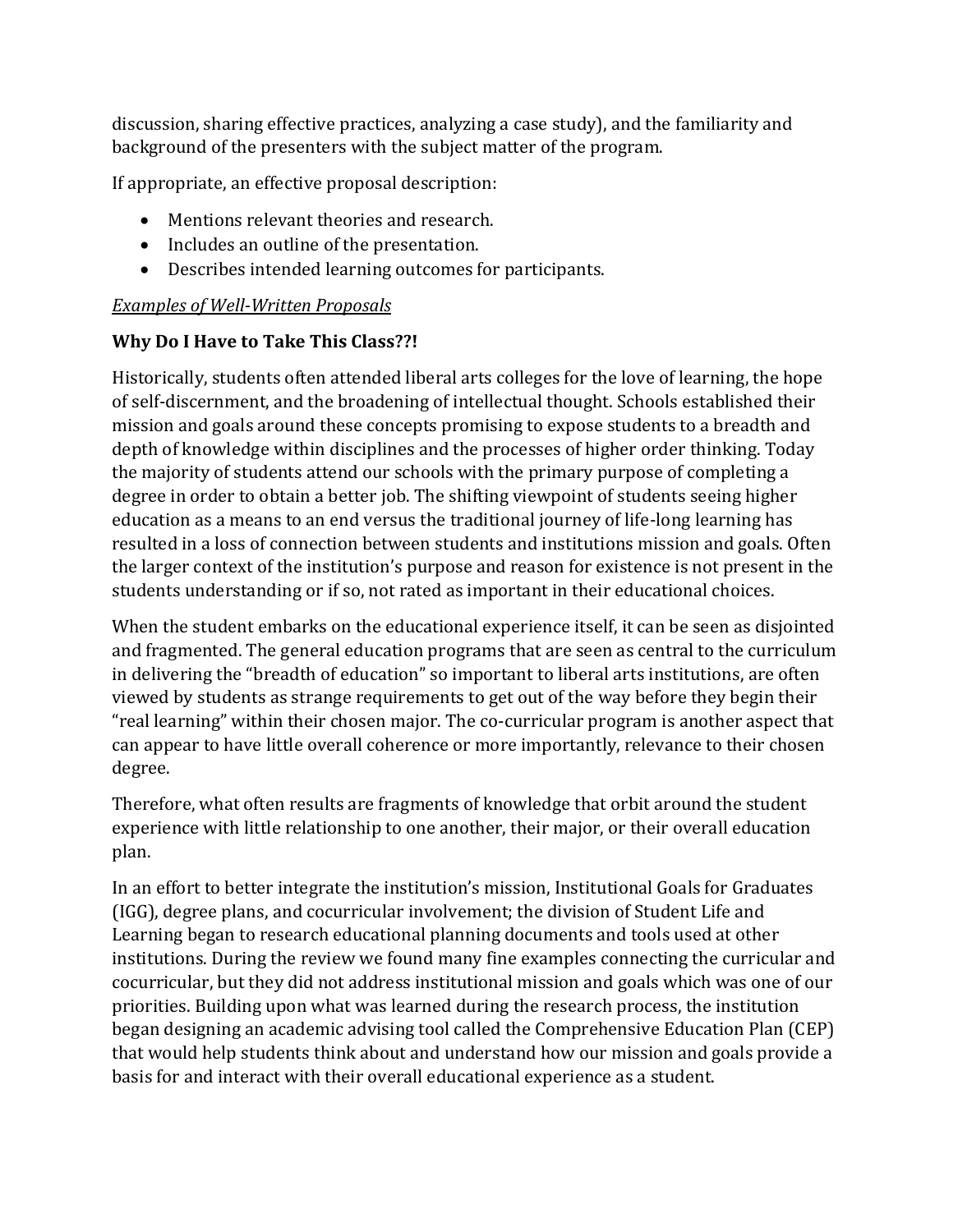The CEP helps map ways in which the institutional goals for graduates can be attained by providing a framework for identifying places and circumstances in which those learning opportunities are present in academic, social, and institutional activities. The CEP provides a concrete way to explain how the school's mission and goals are connected to a student's individual degree plan as well as co-curricular activities, and offers clarification as to the purpose of general education classes.

This presentation will explain the developmental process of the CEP, the pilot project with the freshmen class, its integration into the First Year Experience program, and the ongoing assessment as the project evolves and matures. Current challenges and next steps will also be addressed as well as how the CEP was used in the Institutional Quality Enhancement Plan for our accreditation process under SACS.

# **Advising as Teaching and Learning: Best Practices, Tools, and Tips**

Effective advising practices are interactive, lead to student learning, and result in better advising relationships. Creating and maintaining these effective relationships requires certain actions on the advisor's part: preparation for onset of an advising relationship, building rapport, communicating clearly, identifying realistic goals, and demonstrating a connection between academic coursework, academic experiences and real life.

Improve your advising relationships by utilizing tools, tips, and best practices adapted from various institutions around the world. Participants will learn about advising as teaching and learning and take home tools to adapt for their own diverse needs. Examples include:

- thank you and welcome letters
- academic difficulty analysis form
- advising syllabus
- $\bullet$  cultural profile
- learning style inventory
- early academic alert
- self-evaluation tool for students

Attendees will leave the session with a CD of tips, tools, and best practices to be adapted for use at their own institution. This presentation is appropriate for advisors and administrators from both 2 and 4 year colleges.

# **The Role of Trust in Advising Administration and Leadership**

The purpose of this presentation is to explore, through discussion, reflection, and activities, the importance of and means of acquiring and maintaining trust in the process of leading and administration of advising.

As a result of this presentation, participants will be able to:

1. Define trust and identify the necessary components of both individual and organizational trust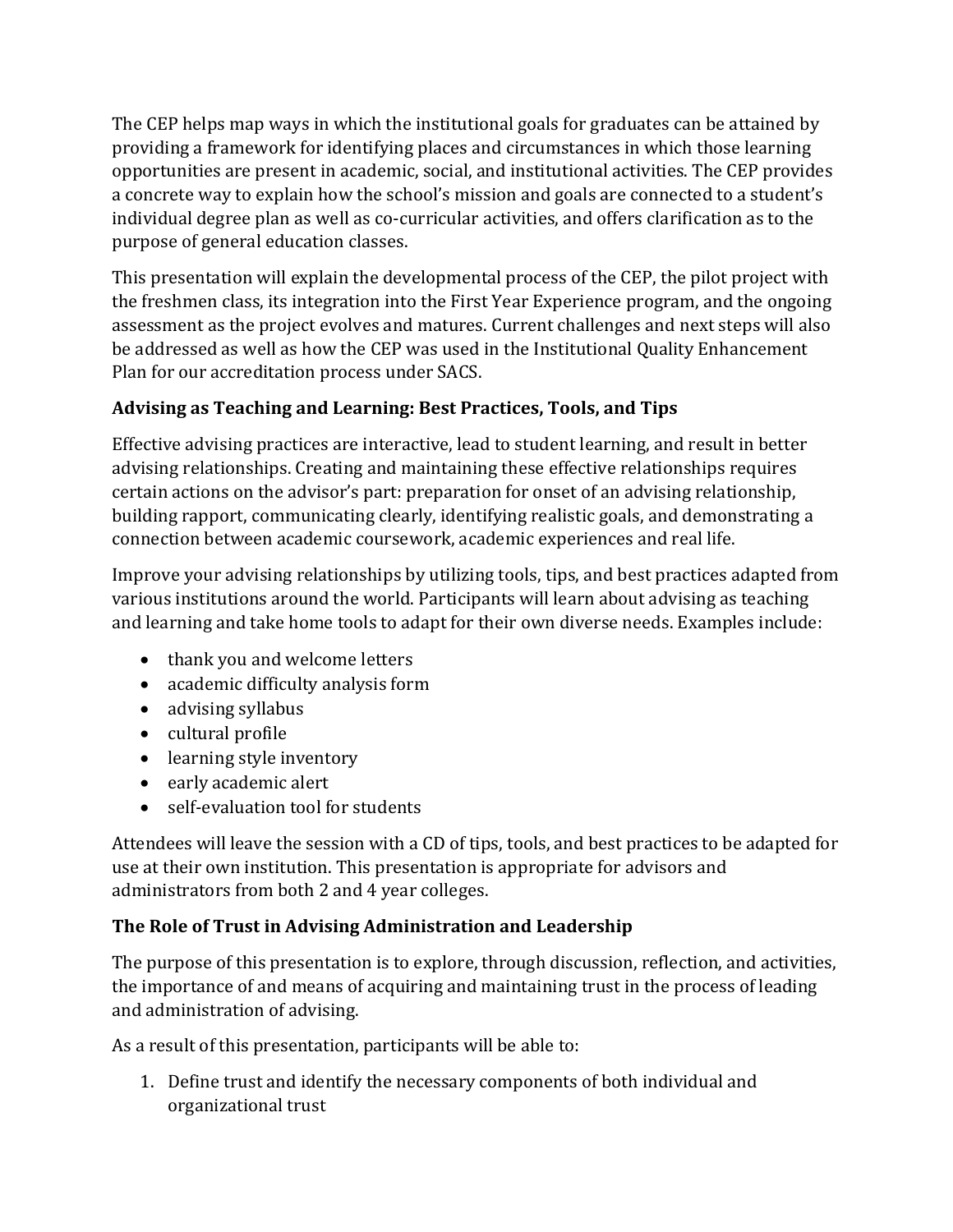- 2. Understand the reciprocal nature of trusting relationship
- 3. Identify and respond to the barriers they experience in relation to trusting others within the realm of administrative leadership
- 4. Discuss the benefits of trust and consequences of lack of trust within organizations
- 5. Be better able to develop a strategy for improving trust within their workplace

The presentation outline is as follows:

- 1. Initial discussion wherein participants are invited to explore and discuss who they trust most from a list of options.
- 2. Participants will then be asked to reflect individually and in groups on what it is about themselves and other that causes them to trust or not trust another person and will attempt to define trust.
- 3. The presenter will provide a definition of trust and an overview of research based and theoretical models of individual trust and organizational trust. Participants will be invited to reflect on the distinctions between their own reflections and discussions and these models.
- 4. Discussion will then shift to the application of this research to the process of advising leadership. The presenter will provide research based suggestions from the trust literature on how to build and maintain trust, as well as what to do when trust is lost.
- 5. Participants and the presenter will discuss specific techniques and strategies for building trust based on the literature.

### **Helping High-Achieving Students Develop Parallel Plans**

Talented students often set high professional goals for themselves, but what happens when competition or a change in their interests pushes them away from those goals? Stress and confusion can make the adjustment to a new direction very painful. Academic advisors help diffuse such stress by encouraging students to make parallel plans, alternatives with emotional and career satisfaction equal to students' original goals. This panel of advisors from diverse institutional settings will address parallel planning strategies for use with pre-health students, minority students, those dealing with student development issues, and others. We will invite audience members to share their own success stories of assisting these competitive, high-achieving students.

# **Guidelines for Writing the Title and Abstract**

The abstract and title are the portions of your submission that are printed in the conference program. Attendees will read these to decide which session to attend; therefore please accurately describe what attendees can expect at your session. Both should be considered thoughtfully, written concisely, and thoroughly proofread before submitting.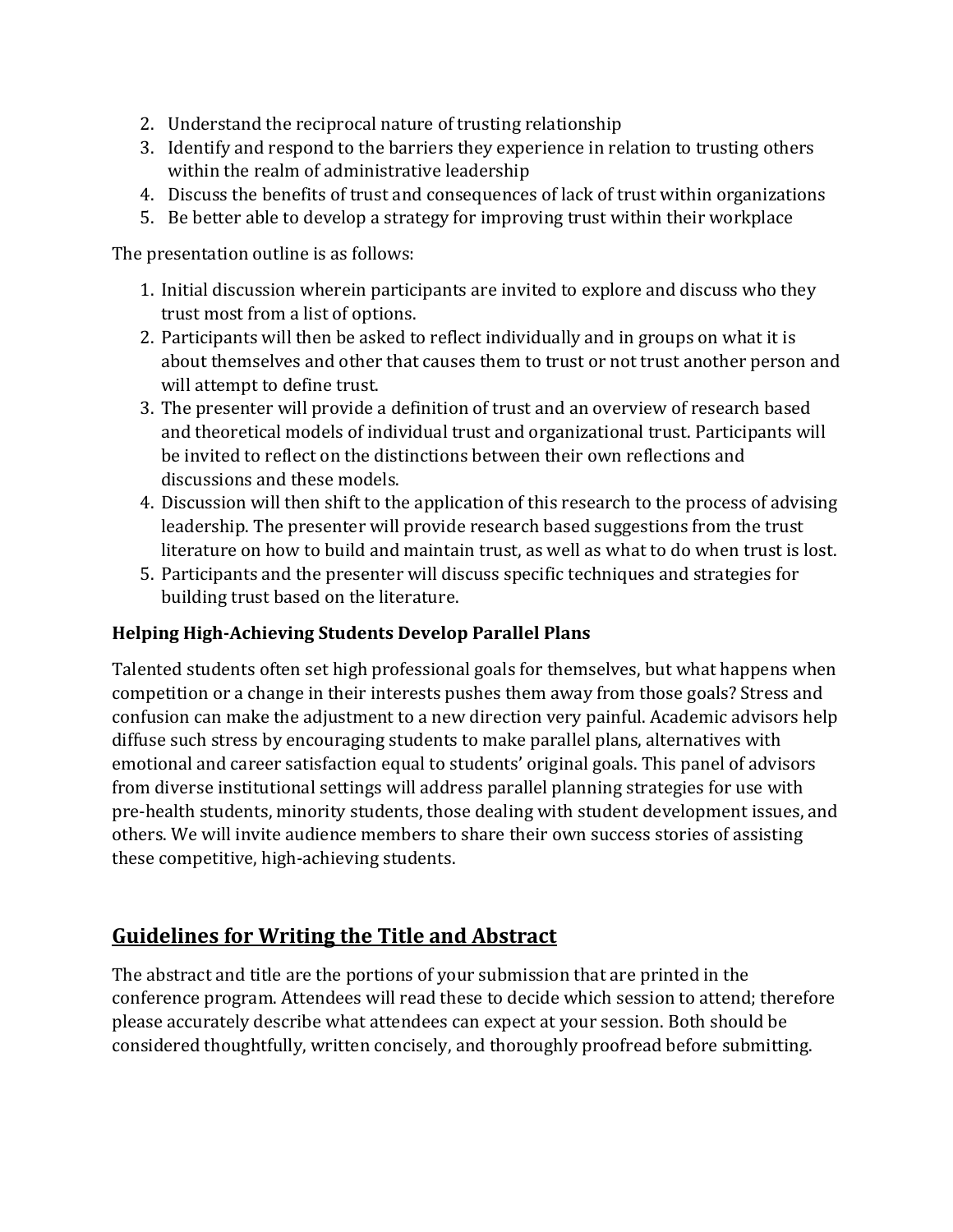## *Writing an Effective Title*

The program title is your first opportunity to invite the reader to your program. An effective title encourages the reader to review the abstract; a poorly written title can cause the reader to dismiss the proposal.

At a minimum, an effective title:

- Introduces the subject matter.
- Captures the interest of the reader.
- Does not become a run-on sentence (keep it brief).

If appropriate, an effective title:

- Identifies the scope, sequence and/or level of the program content.
- Identifies specific group presenting.
- Identifies potential target audience.

### *Examples of Well-Written Program Titles*

Why Do I Have to Take This Class??!

Advising as Teaching and Learning: Best Practices, Tools, and Tips

Applying the Glue that Holds Us Together: Building Trust Through Effective Advising Administration and Leadership

Helping High-Achieving Students Develop Parallel Plans

### *Writing an Effective Abstract*

The abstract is a brief description of your presentation that provides the reader with an accurate picture of what the presentation will cover. The abstract helps conference attendees choose between different concurrent sessions. Well-written abstracts identify the purpose and intent of the program, are concise, organized, and specific. Additionally, effective abstracts begin with the most important information or thought. Defining unfamiliar abbreviations and acronyms is helpful to the reader.

At a minimum, an effective abstract:

- Captures the attention of the reader.
- Adheres to the abstract submission guidelines.
- Previews the content and what the attendee can learn.
- Identifies the manner of audience involvement.
- Clarifies the contribution of the topic to the field.
- Alludes to the benefits of the program content.

If appropriate, an effective abstract: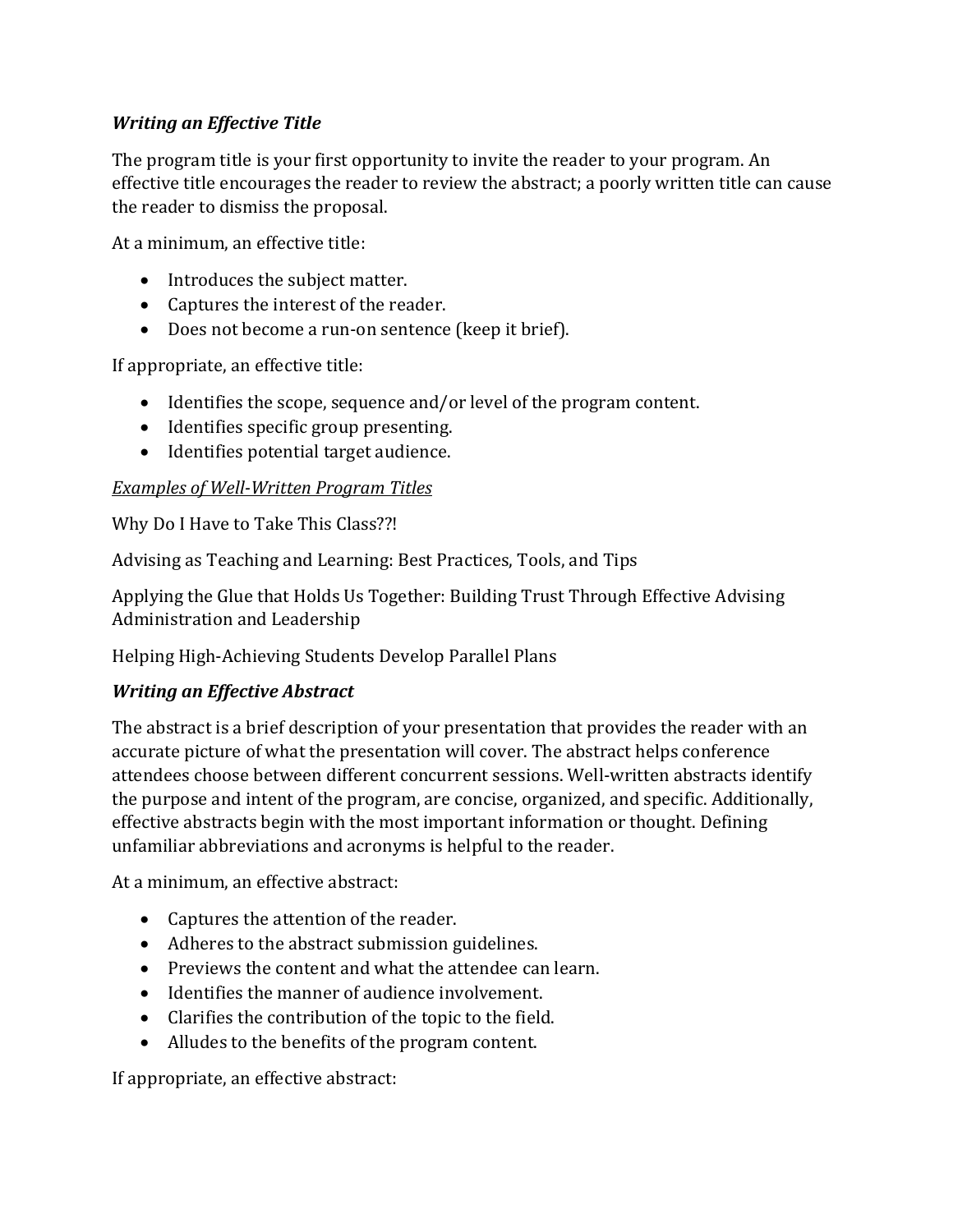- Summarizes the content and activities of the presentation.
- Distinguishes the program format (e.g., group discussion).
- Clarifies special programs that may not be familiar to ILACADA members.
- Designates the scope, sequence and/or level of the program content.
- Names the potential target audiences.

#### *Examples of Well-Written Abstracts*

### **Why Do I Have to Take This Class??!**

Do students ask you why they have to take general education classes? Do they wonder why they have to take art when they are a business major? Do they understand the mission of your school or why it is important? In our quest for a better way to answer these questions, we developed the Comprehensive Education Plan (CEP). This academic advising tool provides a concrete way to explain how the school's mission and goals are connected to individual degree plans and co-curricular activities. This presentation will explain the development of the CEP, its integration into the First Year Experience, and assessment measures. Current challenges will be addressed as well as how the CEP was used in TLU's Institutional Quality Enhancement Plan for the accreditation process under SACS.

### **Advising as Teaching and Learning: Best Practices, Tools, and Tips**

Effective advising practices are interactive, lead to student learning, and result in better advising relationships. Creating and maintaining these effective relationships requires certain actions on the advisor's part: preparation for onset of an advising relationship, building rapport, communicating clearly, identifying realistic goals, and demonstrating a connection between academic coursework, academic experiences and real life.

Improve your advising relationships by utilizing tools, tips, and best practices adapted from various institutions. You will learn about advising as teaching and learning and gain tools to adapt for your own diverse needs. Examples include: 1) academic difficulty analysis form; 2) advising syllabus; 3) cultural profile; 4) learning style inventory; 5) early academic alert; and 6) self-evaluation tool for students.

This presentation is appropriate for advisors and administrators from both two- and fouryear colleges but particularly those new to advising.

## **Applying the Glue that Holds Us Together: Building Trust through Effective Advising Administration and Leadership**

Trust is the glue that holds an organization together and the most important means whereby organizational efficiency and effectiveness are obtained. Regardless of strategic planning, assessment, and other administrative skills, if a leader and a department do not experience trusting relationships both internally and externally, effectiveness is lost. To that end, this presentation will invite you to explore your own understanding of trust, its outcomes and importance, and its development and maintenance within the advising